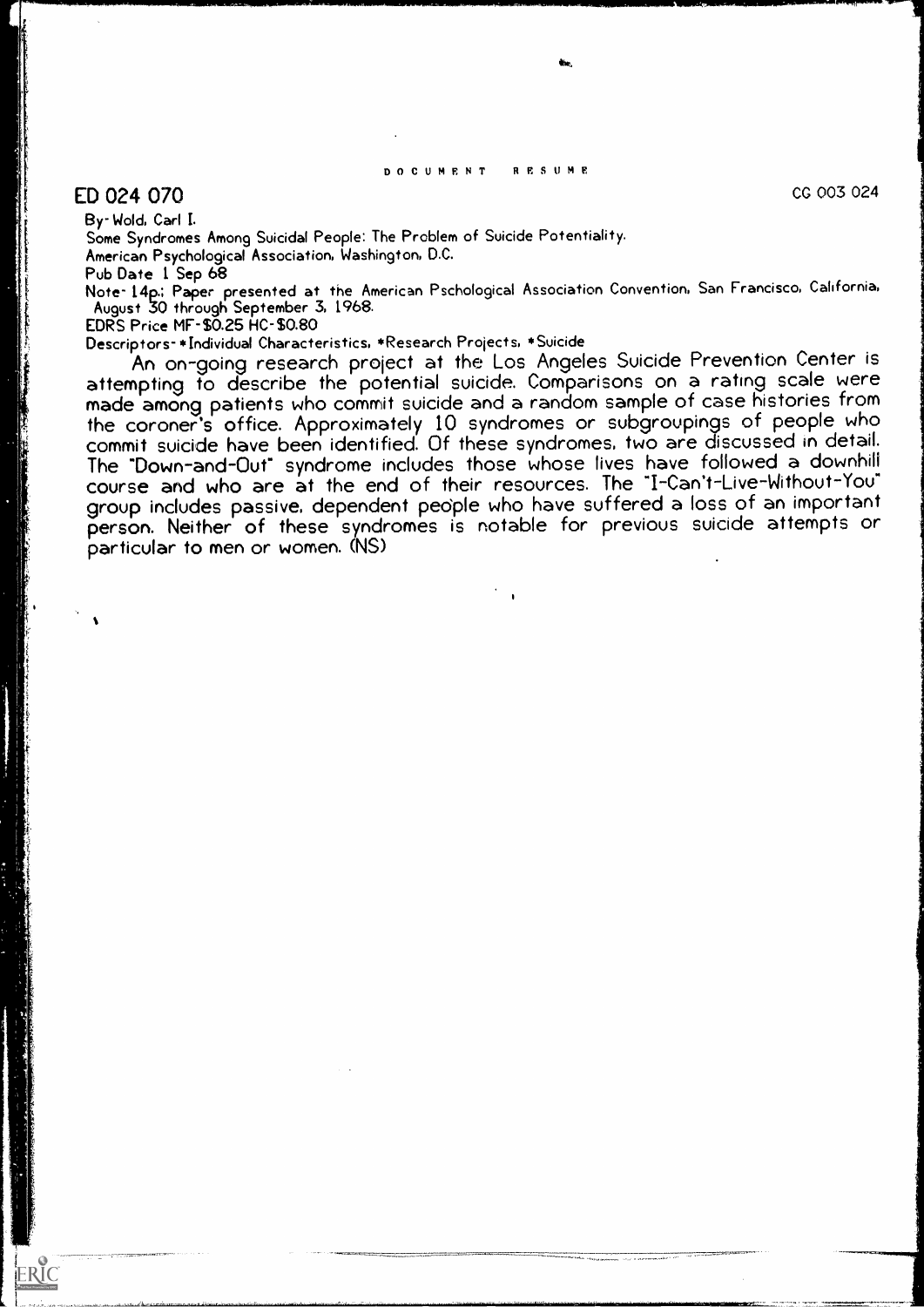#### U.S. DEPARTMENT OF HEALTH, EDUCATION & WELFARE OFFICE OF EDUCATION

THIS DOCUMENT HAS BEEN REPRODUCED EXACTLY AS RECEIVED FROM THE PERSON OR ORGANIZATION ORIGINATING IT. POINTS OF VIEW OR OPINIONS STATED DO NOT NECESSARILY REPRESENT OFFICIAL OFFICE Of EDUCATION POSITION OR POLICY.

### SOME SYNDROMES AMONG SUICIDAL PEOPLE: THE PPOBLEM OF SUICIDE POTENTIALITY

by Carl I. Wold, Ph.D.

This paper was presented as part of a symposium at the annual meeting of the American Psychological Association in Sen Francisco, California, September, 1968.

8/68:aa

ED0 24070

 $\rightarrow$  $\sim$  $\bigcirc$ 

003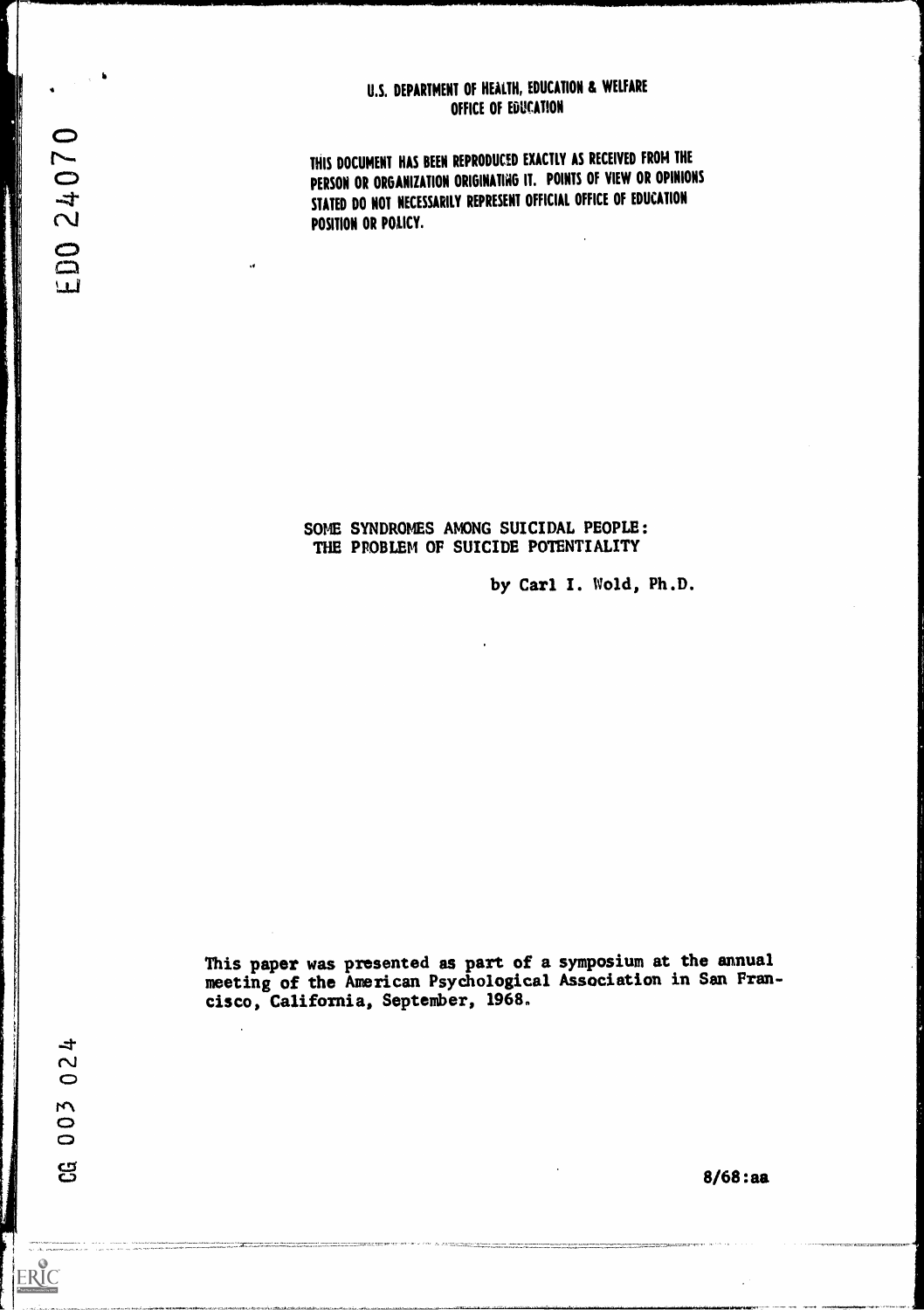Some Syndromes Among Suicidal People: The Problem of Suicide Potentiality

by Carl I. Wold, Ph.D.

An on-going research project at the Los Angeles Suicide Prevention Center has as a main purpose the description of our patient population. We want to learn about those people who call the Suicide Prevention Center with a suicide problem and make comparisons with, at least, two other populations:. The first,is a sub-group of our callers who go on to commit suicide, and the second is a group of people who have committed suicide with information about them available from the Los Angeles County Coroner's Office. Who are these people? Are these suicidal people men or women? What are their ages? Have they made suicide attempts? What has been their contact with mental health professionals? What can we say about their history in marriage, employment, and early life experiences?

The current data under study consist of over 100 descriptive categories, including answers to the questions asked above. Out of case material describing over 26,000 suicidal patients, we have selected a random sample of about SOO. A second group is made up of 40 of our patients who have gone on to kill themselves sometime after their contact with the Suicide Prevention Center.

At this point, I wish to emphasize one major purpose of such research and suggest another. Our focus is on learning more about

ERIC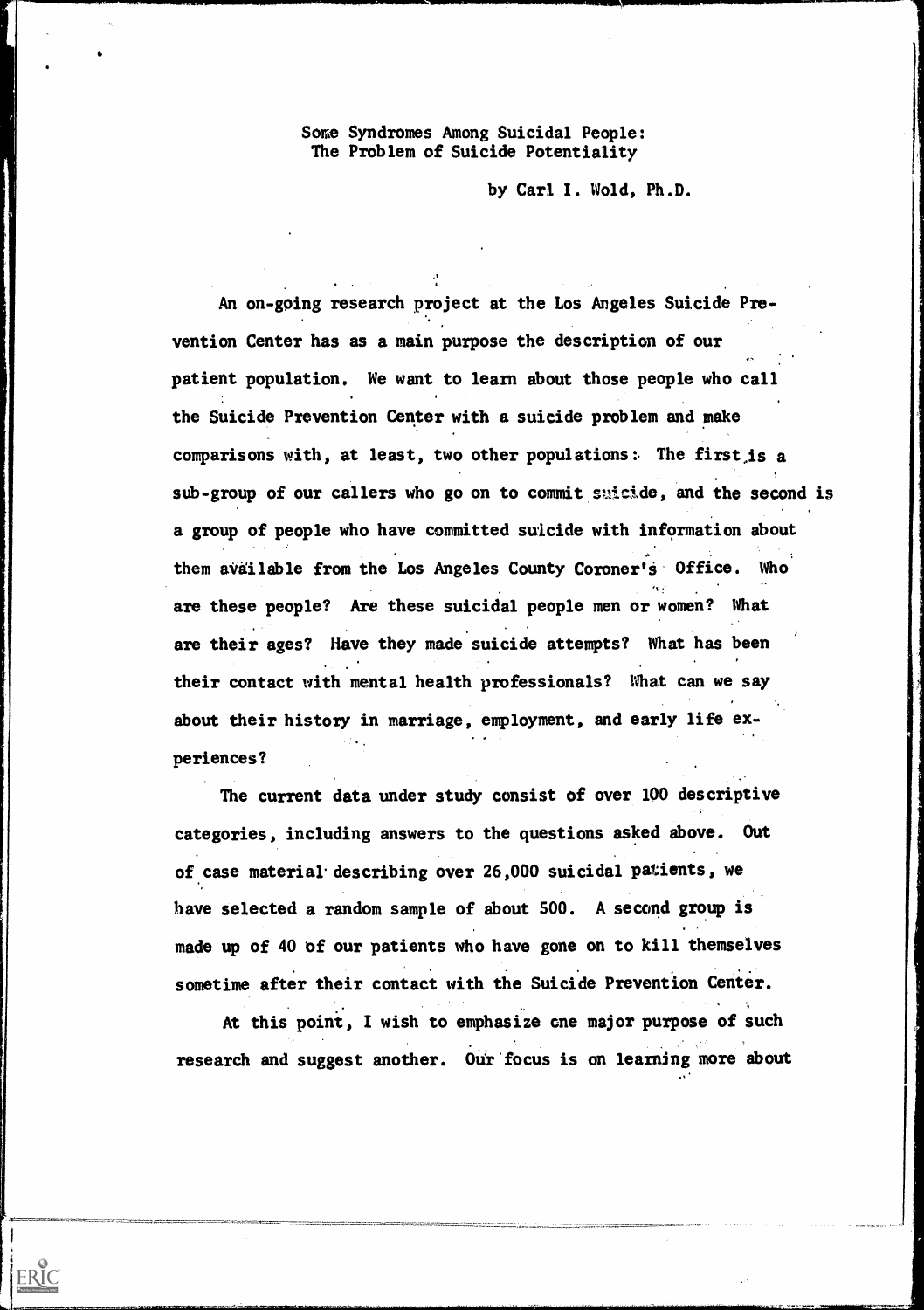suicide potentiality. What are the important factors about a person which will help us decide the likelihood of his killing himself? In addition, what can we learn that is useful in preventing suicide?

There has been research in the area of suicide potentality by Drs. Robert Litman, Norman Farberow and Norman Tabachnick in Los Angeles; Drs. Jerome Motto, Earl Cohen and Richard Seiden in the San Francisco Bay area; Dr. Jacob Tuckman in Philadelphia; Dr. Warren Breed in New Orleans; Dr. Alex Pokorny in Houston, and a number of others in this country and elsewhere. In general, the approach has been to study individuals identified as suicidal and, retrospectively, to investigate the personalities and life styles of people who have killed themselves.

At the Los Angeles Center we have developed a suicide potential rating scale which has undergone periodic revision since 1959. In spite of our efforts to include known, relevant variables and weight them appropriately, we remain dissatisfied with the predictiveness of the instrument. Such variables as age and sex, psychological symptoms, environmental or life stress, the proposed plan for suicide, prior suicidal history, and the meaning of the suicidal communication are included. The resulting scale is helpful clinically, but we hope for more. The

ERIC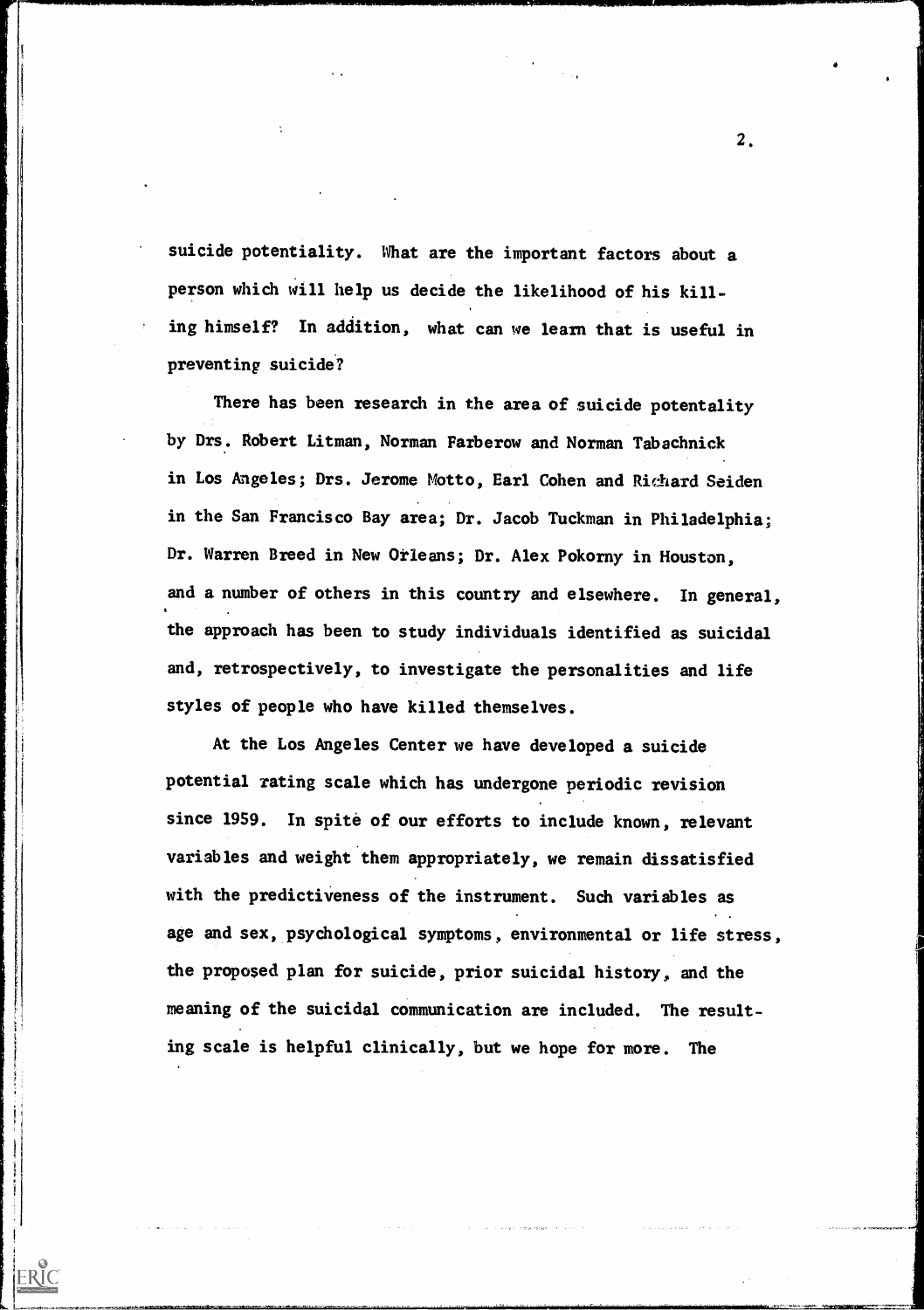factors which have been isolated correlate with suicide potentiality, but do not account for enough of the variance. Those of our patients who commit suicide have been evaluated as high risks by the use of the scale; nevertheless, a large number of suicidal people rated high suicide risks do not kill themselves.

।<br>ग्वास्टा अल्लाका एक गाउँ सम्बन्धस्य साधिकार्यस्य अस्ति । अस्ति अधिकार्यस्य साधिकार्यस्य साधिकार्यस्य अस्ति ।

**AND AREAMENT SAVE WAS CITED** 

Recently, Dr. Litman has suggested a new approach to the study of suicide lethality. He feels that by identifying clusters of suicidal indicators or sub-groupings of suicidal people, we may be able to sharpen up the predictiveness of lethality indicators. For some time now, it has been clear to researchers in this field that the concept of suicide is a broad one, referring to a variety of different events and describing people with many different personality configurations and life styles. It seems ambitious to hope for the discovery of general principles and specific indicators which apply to the broad range of suicidal people.

We have been aware of certain high-risk sub-groupings. For example, the suicide rate among alcoholics is substantially greater than the rate for the general population. However, researchers in the area of suicide potentiality have used alcoholism as another indicator. In this way, a person's drinking habits are assessed and perhaps weighted along with other

ERIC

3.

 $\mathcal{E} = \{ \mathcal{E} \}_{\mathcal{E}}$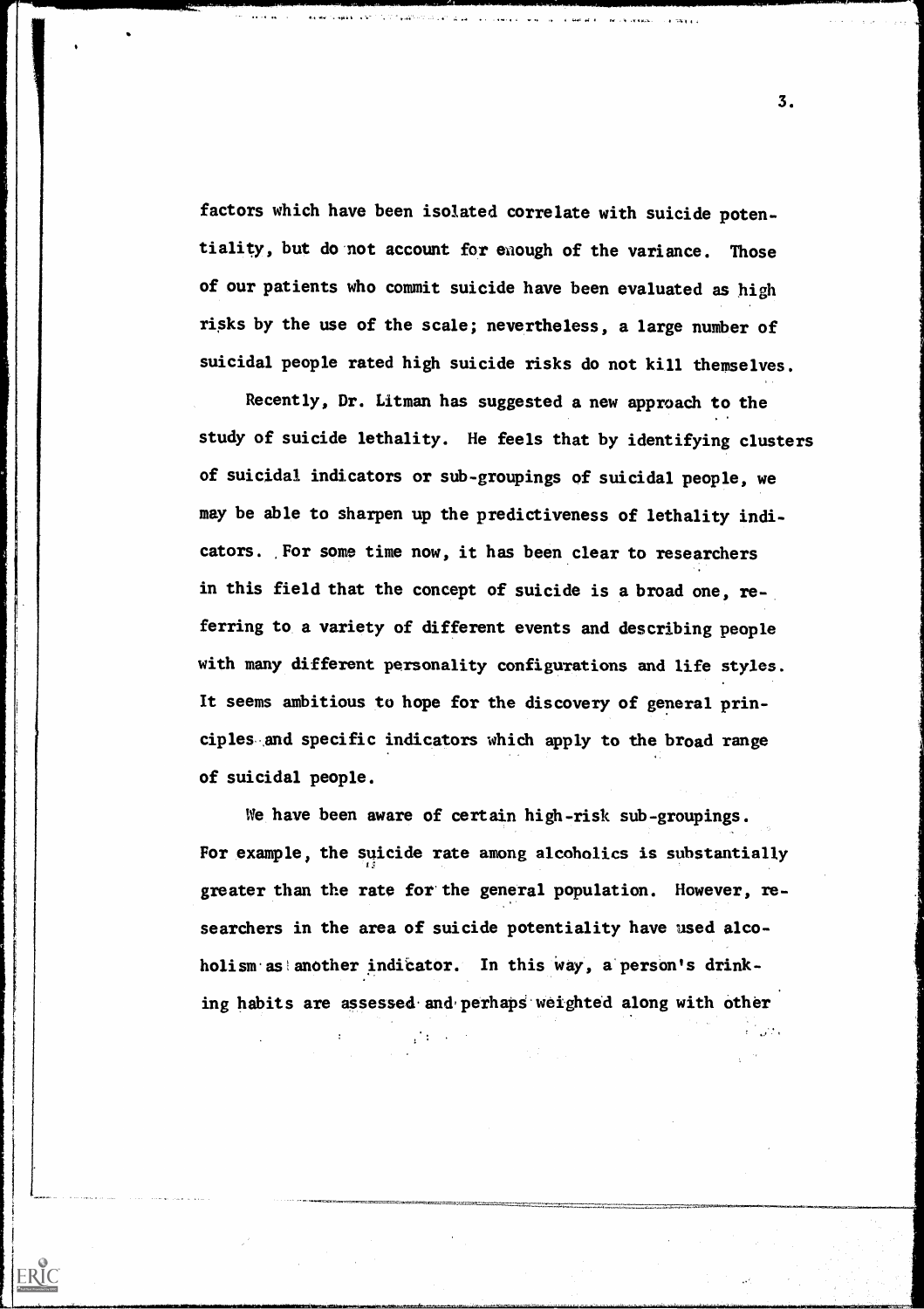variables. It may be more useful,to think of e sub-group of suicidal people, such as alcoholics, separately when deciding stilicide potentiality. Viewed this way, other indicators, such as prior suicidal history or age or sex, have special predictive- ness for a given sub-group, but not for other sub-groups. For example, repeated unsuccessful attempts at psychotherapy in the history of a person could be a crucial factor in deciding his suicide potentiality if that person is seen as an alcoholic, while it may be of far less importance among other sub-groups.

Following this approach, my colleagues and I at the Suicide Prevention Center in Los Angeles have been trying to isolate and describe relevant sub-groupings of suicidal people. Without reference to a medical model, we refer to these sub-groupings as suicidal syndromes. With these syndromes, we hope to cut across and re-combine standard psychiatric categories and common sociological descriptions. At present, we have about ten of these syndrones, which are undergoing continual redefinition and some seem better than others. The other papers presented today will include more detailed data on a few of these syndromes.

To illustrate some of these points, I will talk about two syndromes and present some data which support such a new approach. I want to make it clear that these syndromes developed

ERIC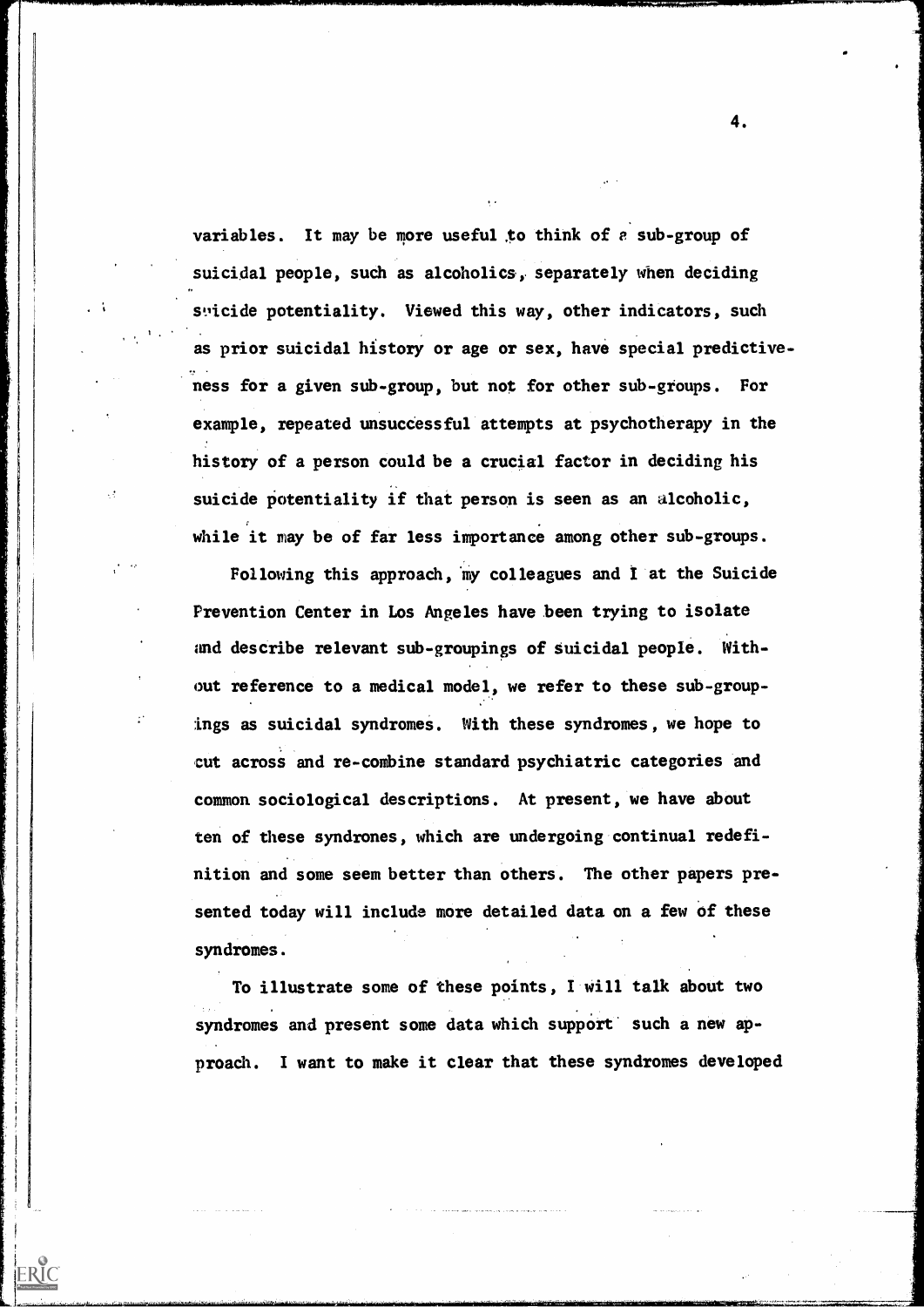out of our work with suicidal people who were patients atthe Los Angeles Center. It remains to be shown how they apply to the population of people who have killed themselves; that is, coroner's cases of suicides. I will pres. sent syndrome data on 'a group of 40 Suicide Prevention Center patients who went on to kill themselves.

ວ່∶້

 $\cdot$ .

ERIC

One syndrome we refer to as Down-and-Out. These suicidal  $\mathcal{L}_{\text{max}}$ people are men and women, usually in their 40's or 50's. They are often in poor physical health and use alcchol and/or drugs abusively. Their lives, viewed historically, have followed a downhill course in most areas such as job and marriage. Often they have a history of superfical relationships with other. people and may have moved around frequently. Feelings of pride and self-esteem have been acutely. damaged. .When they come to our attention they have exhausted most of their personal re- $-$  sources and often many community resources as well:  $-$ 

Out of our random sample of about 500 Suicide Prevention Center patients, there were.14 (or. 3% of the total) classified as Down-and-Out. In the sample of 40 Suicide Prevention Center suicides, however, there were nine classified as Down-and-Out.  $=$  (or about 23%). But what about lethality indicators for this Down-anti-Out syndrome? First, let us consider the question of Sex. For our over-all Suicide Prevention Center patient population, two-thirds of these suicidal people are women. Among

S.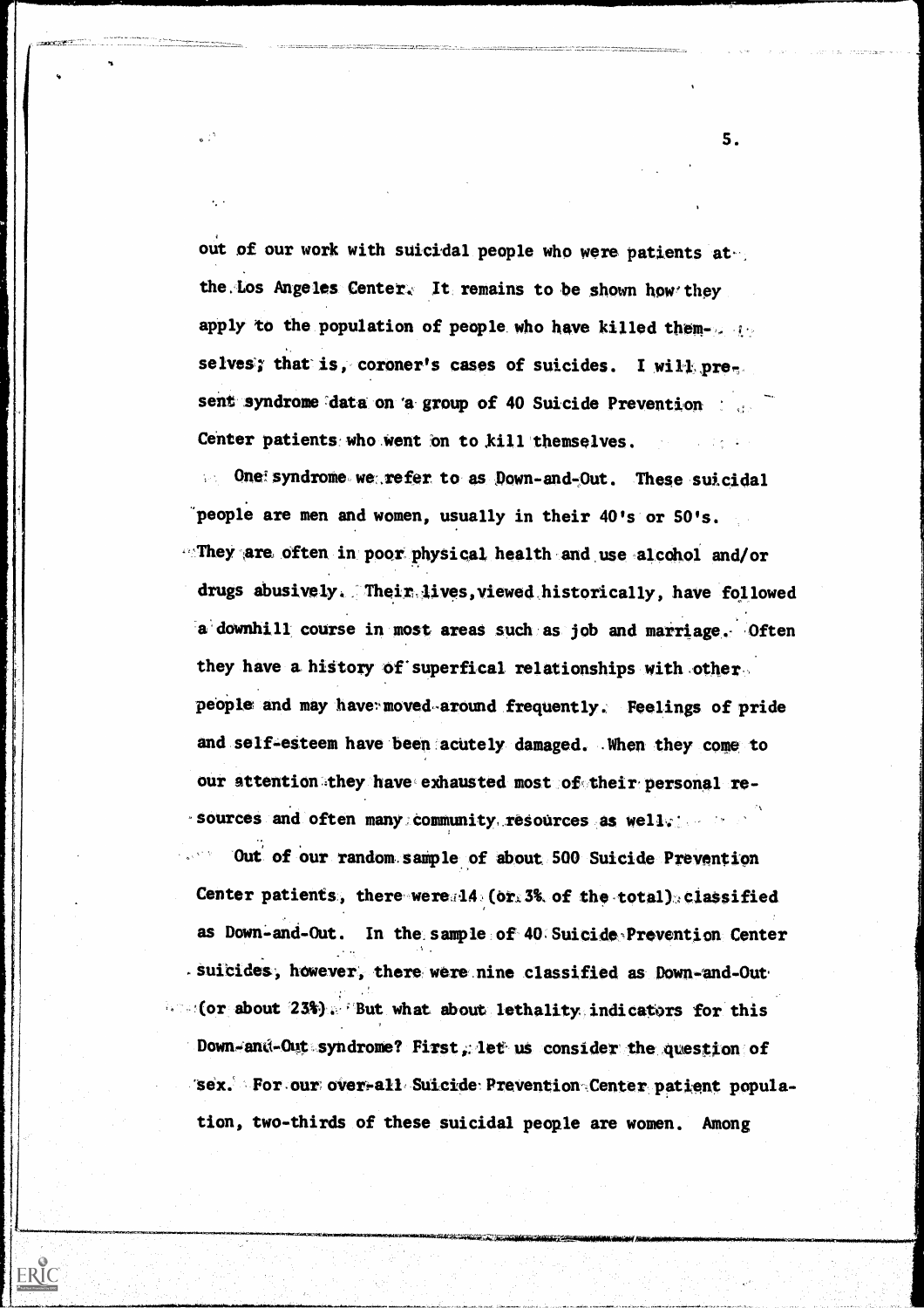those people in the Down-and-Out syndrome, about 36% are women. Yet, among the Suicide Prevention Center suicides classified as Down-and-Out, all of them were men. This suggests that sex as an indicator of suicide potentiality is important when a person has been classified as a member of the Down-and-Out syndrome. I will show later that sex may not be an important indicator for some of the other syndromeg. nsiya.<br>Tarix

Another lethality indicator for the Down-and-Out syndrome is 'a history of prior suicide attempts. The random patient sample, the Down-and-Out syndrome group, and the patient suicides who were classified as Down-and-Out, all showed .about the same percentage of prior high-lethal suicide attempts. 'This suggests that a history of high-iethal suicide attempts among- people in the Down-and-Out syndrome is not especial ly indicative of high suicide potentiality. This is quite different from some other syndromes where an outstanding characteristic of people who kill themselves was a history of multiple, high-lethal suicide attempts. The seasons are the

Another indicator is parental loss before the age of. 12. That is, had the patient's parents died, divorced or separated before the patient reached the age of 12. Among our general patient population, 40% had experienced such a parental loss.

**一般的女子,** 一个人

 $\label{eq:2.1} \mathcal{L}(\mathcal{F},\mathcal{L}(\mathcal{E})) = \mathcal{L}(\mathcal{E}(\mathcal{E})) = \mathcal{L}(\mathcal{E}(\mathcal{E}))$ 

 $\mathcal{L}^{\text{max}}_{\text{max}}$  and  $\mathcal{L}^{\text{max}}_{\text{max}}$ 

ERIC

 $\mathcal{L}_{\text{max}}$  and  $\mathcal{L}_{\text{max}}$  and  $\mathcal{L}_{\text{max}}$  and  $\mathcal{L}_{\text{max}}$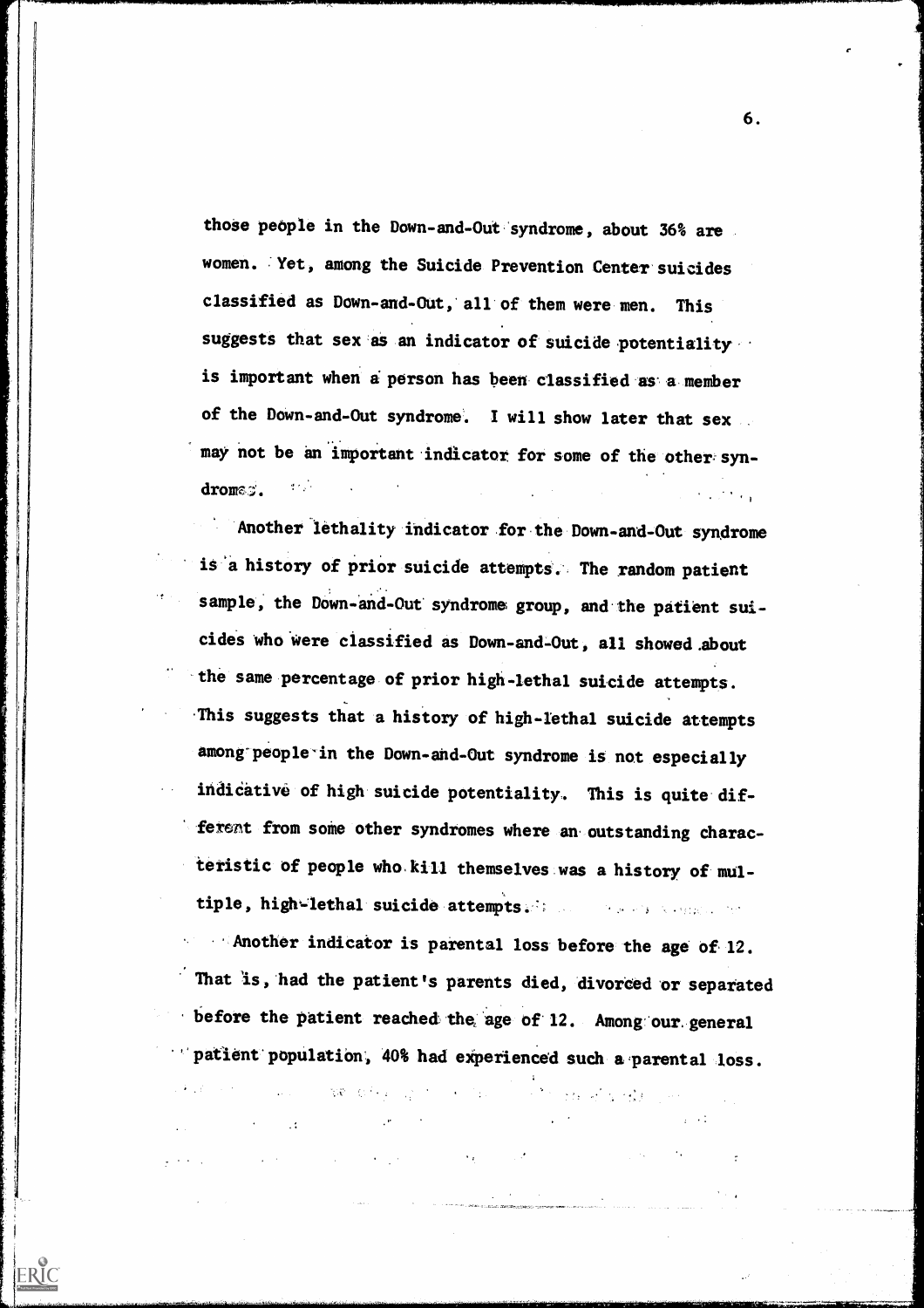Among those in the Down-and-Out syndrome, about the same percentage of people suffered early parental loss. Remarkably, 84% of the sub-group of Down-and-Out people who went on to kill themselves told of an early parental loss.

 $\label{eq:2.1} \frac{d\mathbf{r}}{d\mathbf{r}} = \frac{1}{2} \left[ \frac{1}{2} \left( \frac{\partial \mathbf{r}}{\partial \mathbf{r}} + \frac{\partial \mathbf{r}}{\partial \mathbf{r}} \right) \right] \mathbf{r} \cdot \mathbf{r} \cdot \mathbf{r} \cdot \mathbf{r} \cdot \mathbf{r} \cdot \mathbf{r} \cdot \mathbf{r} \cdot \mathbf{r} \cdot \mathbf{r} \cdot \mathbf{r} \cdot \mathbf{r} \cdot \mathbf{r} \cdot \mathbf{r} \cdot \mathbf{r} \cdot \mathbf{r} \cdot \mathbf{r} \cdot \$ 

A second syndrome to consider here we call I-Can't-Live-Without-You. These are both men and women who are suicidal in response to a threat or actual break-up of an intense, symbiotic relationship. The relationship may be with a spouse, homosexual partner, or parent. Often these are people with passive-dependent characters. Their ages range from the 20's through the 60's. The patient feels like part of him has gone when there is a loss of the symbiotic other. He experiences feelings of terror and overwhelming incompleteness. Moreover, he is unable to conceive of anyone ever replacing the lost partner. Frequently, these people have led a fairly stable life in terms of job or residence. About 12% of our general patient population are classified in this syndrome. Of the forty Suicide Prevention Center patient suicides, 20% were classified as  $I-Can't-Live-Without-You.$ 

In contrast to the Down-and-Out syndrome, sex is not a major lethality indicator among the I-Can't-Live-Without-You group. About 60% of people in the 1-Can't-Live-Without-You syndrome are women, and among the sub-group of this syndrome who committed suicide, SO% were women.

/,......\*

ERIC

7.

, . .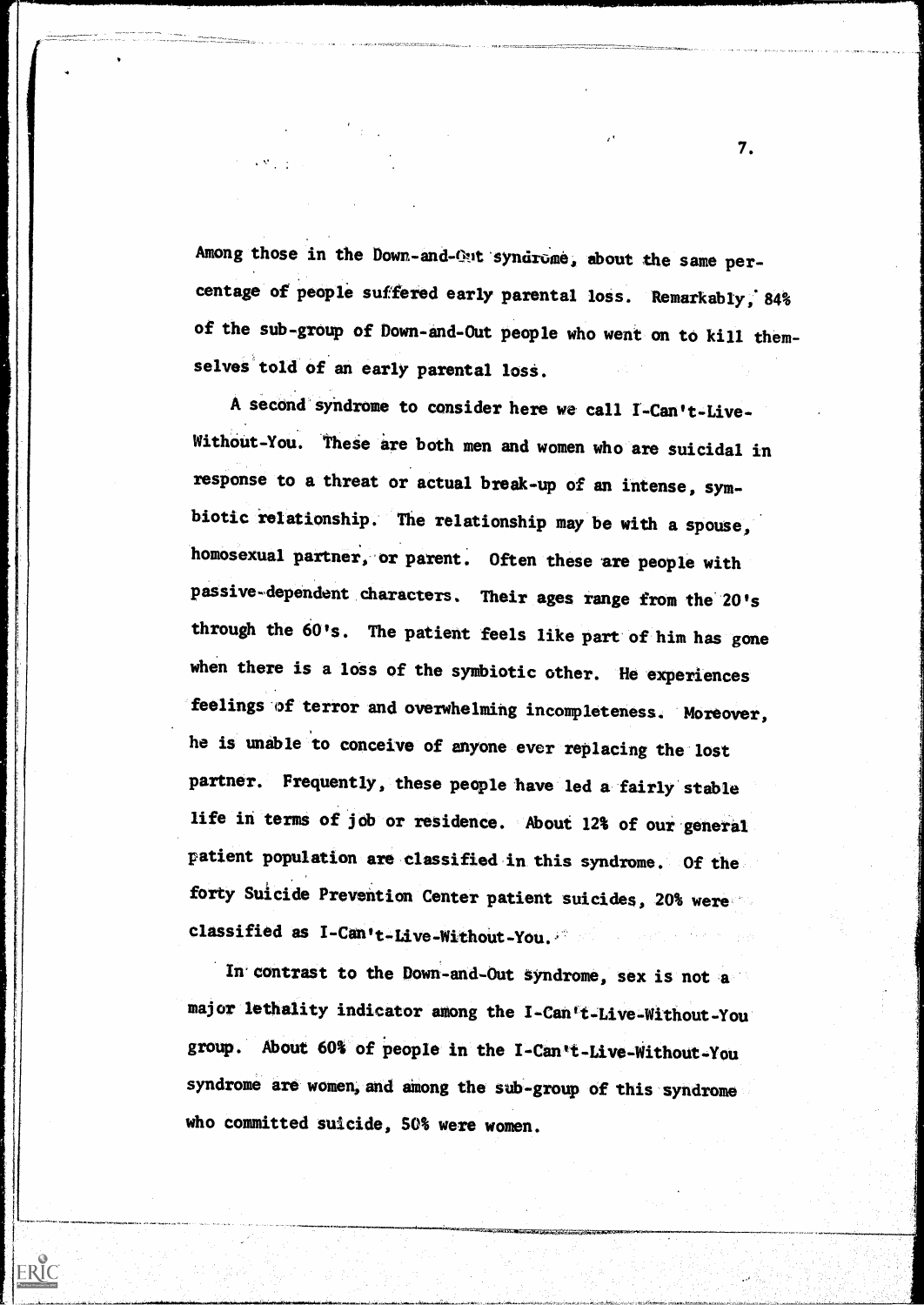It is interesting to consider, for this syndrome, the history of prior suicide attempts. Among our general patient population about 50% have a history of prior suicide attempts and the percentages are about the same for the I-Can't-Live-Without-You syndrome, as well as for the sub-group of that syndrome who went on to kill themselves. However, if we classify those prior attempts as multiple, high-lethal, we find that this occurs among less that 10% of all three of these populations. Yet, among those 40 Suicide Prevention Center suicides as a group, 30% had a history of multiple, high-lethal suicide attempts. Since this high percentage was not present among the I-Can't-Live-Without-YOu suicides, it suggests that this indicator is of limited usefulness for peopie in that syndrome.

I want to summarize with some caution and suggestions for new directions. A number of the observations I have made were based on a small group of 40 Suicide Prevention Center patient suicides. When these 40 are distributed among the various syndromes the numbers decrease accordingly. It will be very interesting to see if these observations hold up when the size of the samples is increased. More than this, will it be possible to use these syndrome classifications with a group of people who have committed suicide and who become known through retrospective coroner's investigations?

ERIC

in the control of the control of the control of the control of the control of the control of the control of th<br>1990 - Control of the control of the control of the control of the control of the control of the control of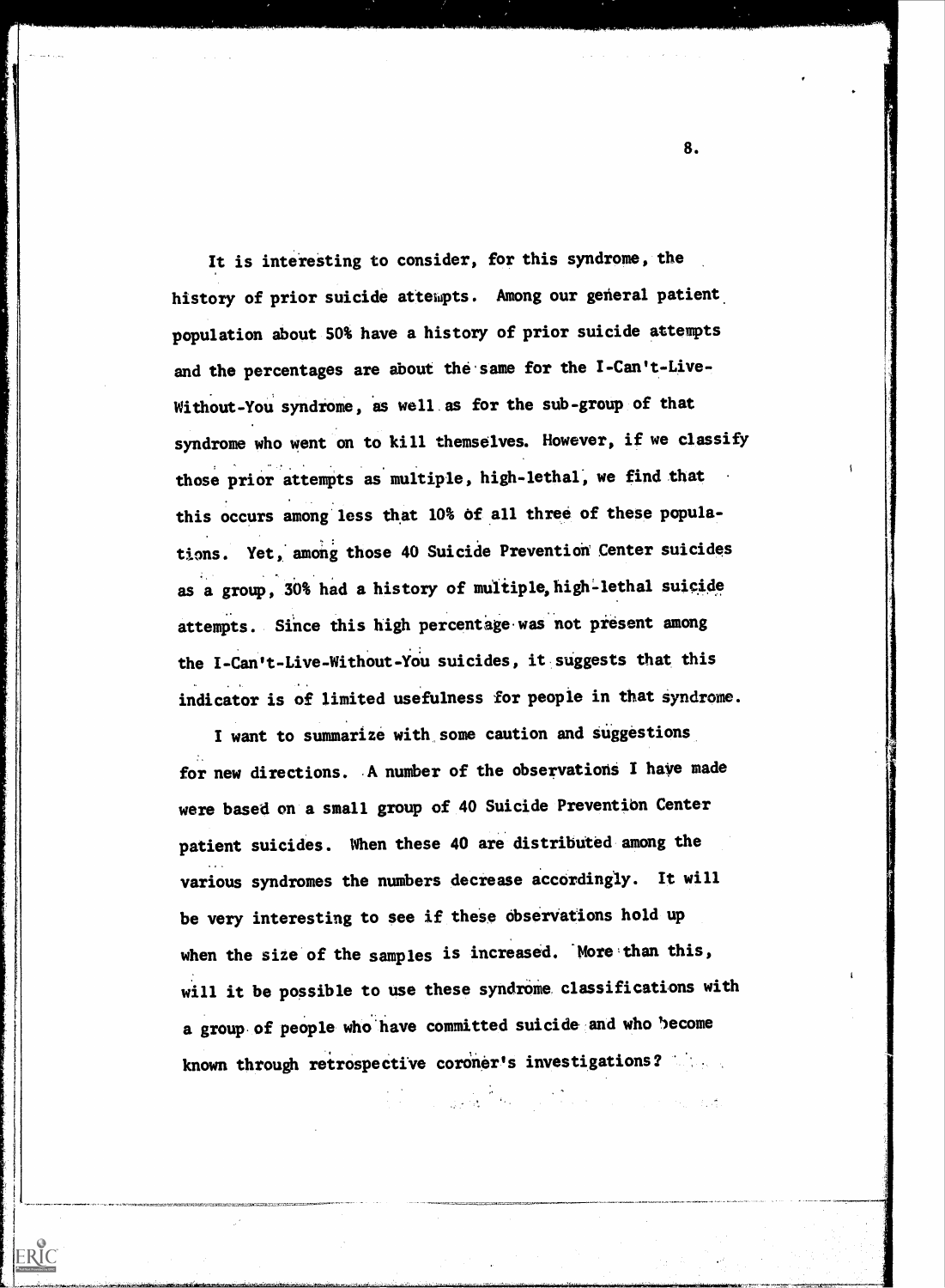## TABLE 1.

 $\mathcal{L}_{\mathcal{A}}$ 

 $\boxed{\prod\limits_{\text{A}}\prod\limits_{\text{Full East Provided by EHC}}}$ 

 $\hat{\mathbf{v}}$  .

#### A Random Sample of Patients at the Los Angeles Suicide Prevention Center

#### n=485

| <u>Age</u>     | $\mathbf{n}$                             | $\ddot{\bm{z}}$         | Sex            | $\overline{u}$          | $\frac{3}{2}$           |  |
|----------------|------------------------------------------|-------------------------|----------------|-------------------------|-------------------------|--|
| $\ll 12$       | 4                                        | $\mathbf{1}$            | <b>Men</b>     | 187                     | 38                      |  |
| $13 - 19$      | 53                                       | 11                      | <b>Women</b>   | 296                     | 61                      |  |
| $20 - 29$      | 155                                      | 32                      | <b>Unknown</b> |                         | $2$ less $1$            |  |
| $30 - 39$      | 119                                      | 24                      |                |                         |                         |  |
| $40 - 49$      | 63                                       | 13                      |                |                         |                         |  |
| $50 - 59$      | 57                                       | 12                      |                |                         |                         |  |
| $60 - 69$      | 16                                       | $\overline{\mathbf{3}}$ |                |                         |                         |  |
| $70+$          | $\overline{\mathbf{3}}$                  | $\mathbf{I}$            |                |                         |                         |  |
| <b>Unknown</b> | 15                                       | $\overline{\mathbf{3}}$ |                |                         |                         |  |
|                | <b>History of Prior Suicide Attempts</b> |                         |                | $\overline{\mathbf{n}}$ | $\overline{\mathbf{r}}$ |  |
|                | Single, low-lethal                       |                         |                | 63                      | 15                      |  |
|                | Single, high-lethal                      |                         |                | 38                      | 9                       |  |
|                | Multiple, low-lethal                     |                         |                | 75                      | 18                      |  |
|                | Multiple, high-lethal                    |                         |                | 42                      | 10                      |  |
|                | None                                     |                         |                | 206                     | 48                      |  |
|                |                                          |                         |                |                         |                         |  |

# Parental Loss Before Patient was 12 Years old

| Suicide                             | 7   | $\mathbf{2}$ |  |
|-------------------------------------|-----|--------------|--|
| Parent(s) died (other than suicide) | 51  | 18           |  |
| Parents separated                   | 57  | 20           |  |
| <b>None</b>                         | 171 | 60           |  |

(Unknown-199)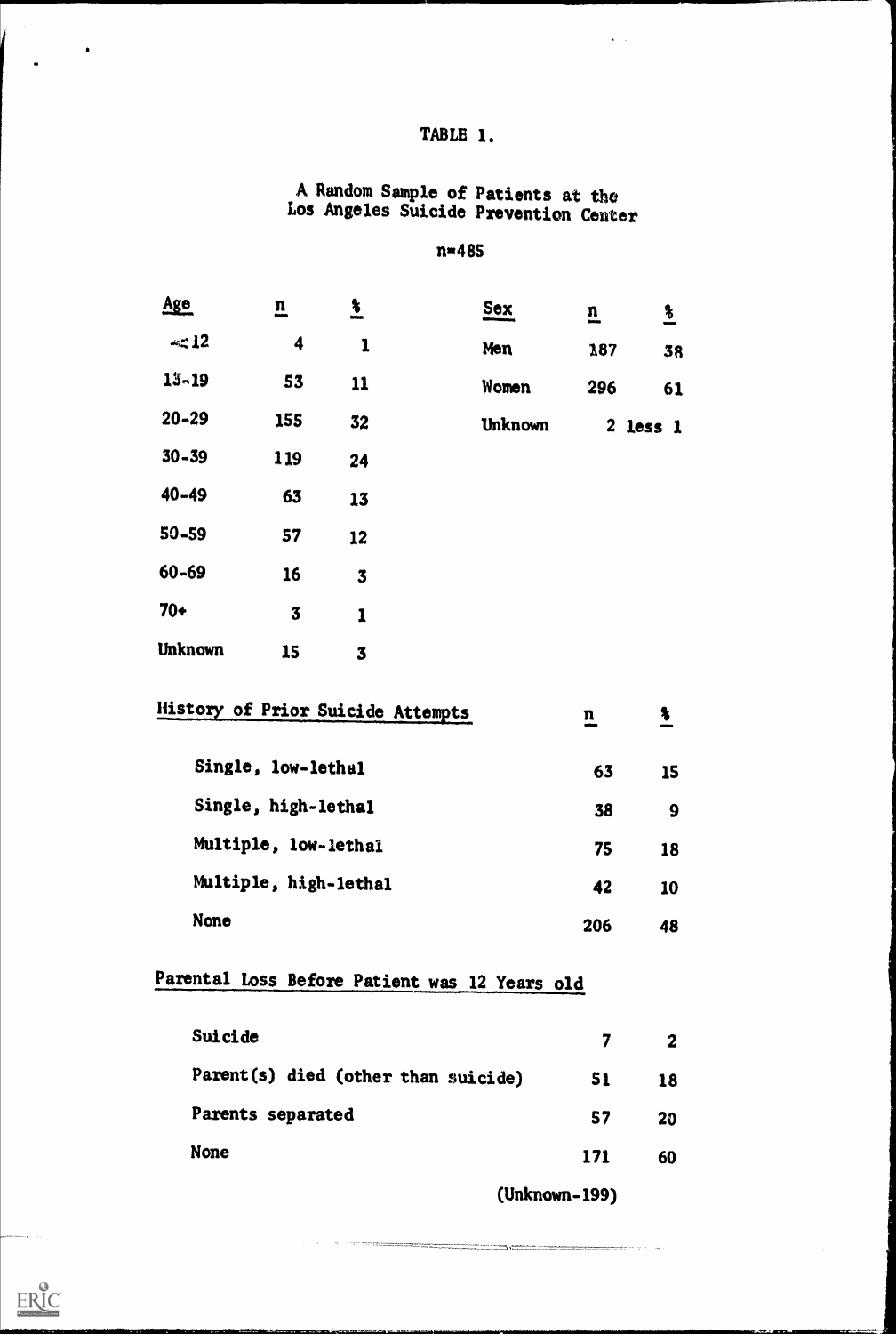### TABLE 2.

 $\ddot{\phantom{1}}$ 

 $\pmb{\nu}$ 

 $\bar{\psi}$ 

 $\label{eq:1} \begin{split} \mathcal{L}_{\text{max}}(\mathbf{x}) & = \mathcal{L}_{\text{max}}(\mathbf{x}) + \mathcal{L}_{\text{max}}(\mathbf{x}) + \mathcal{L}_{\text{max}}(\mathbf{x}) + \mathcal{L}_{\text{max}}(\mathbf{x}) + \mathcal{L}_{\text{max}}(\mathbf{x}) + \mathcal{L}_{\text{max}}(\mathbf{x}) + \mathcal{L}_{\text{max}}(\mathbf{x}) + \mathcal{L}_{\text{max}}(\mathbf{x}) + \mathcal{L}_{\text{max}}(\mathbf{x}) + \mathcal{L}_{\text{max}}(\mathbf{x}) + \mathcal{L}_{\text{max}}(\mathbf{x}) + \mathcal$ 

 $\frac{1}{2}$  $\overline{\phantom{0}}$ 

ERIC

 $\mathcal{A}$ 

Patients from the Random Sample (Table 1) who Were Classified in the Down-and-Out Syndrome

| <u>Age</u>  | $\overline{\mathbf{n}}$ | <u>L</u>                                      | <b>Sex</b> | $\overline{\mathbf{n}}$ | $\frac{1}{2}$    |  |
|-------------|-------------------------|-----------------------------------------------|------------|-------------------------|------------------|--|
| $\leq$ , 12 | 0                       | 0                                             | Men        | 9                       | 64               |  |
| $13 - 19$   | $\boldsymbol{0}$        | 0                                             | Women      | 5                       | 36               |  |
| $20 - 29$   | $\mathbf{1}$            | 7                                             |            |                         |                  |  |
| $30 - 39$   | $\mathbf 0$             | $\boldsymbol{0}$                              |            |                         |                  |  |
| $40 - 49$   | $\overline{\mathbf{3}}$ | 22                                            |            |                         |                  |  |
| $50 - 59$   | 9                       | 64                                            |            |                         |                  |  |
| $60 - 69$   | $\mathbf{1}$            | $\overline{7}$                                |            |                         |                  |  |
| $70+$       | $\boldsymbol{0}$        | $\bf{0}$                                      |            |                         |                  |  |
|             |                         | History of Prior Suicide Attempts             |            | $\overline{\mathbf{n}}$ | $\frac{3}{2}$    |  |
|             |                         | Single, low-lethal                            |            | $\mathbf{1}$            | 8                |  |
|             |                         | Single, high-lethal                           |            | $\boldsymbol{0}$        | $\boldsymbol{0}$ |  |
|             |                         | Multiple, low-lethal                          |            | 1                       | 8                |  |
|             |                         | Multiple, high-lethal                         |            | $\mathbf{2}$            | 17               |  |
| <b>None</b> |                         |                                               |            | 8                       | 67               |  |
|             |                         | Parental Loss Before Patient was 12 Years old |            |                         |                  |  |
| Suicide     |                         |                                               |            | 0                       | $\mathbf 0$      |  |
|             |                         | Parent(s) died (other than suicide)           |            | $\overline{\mathbf{3}}$ | 38               |  |
|             |                         | Parents separated                             |            | 0                       | 0                |  |
| <b>None</b> |                         |                                               |            | 5                       | 62               |  |
|             |                         |                                               |            | $(Unknown--6)$          |                  |  |

 $n=14$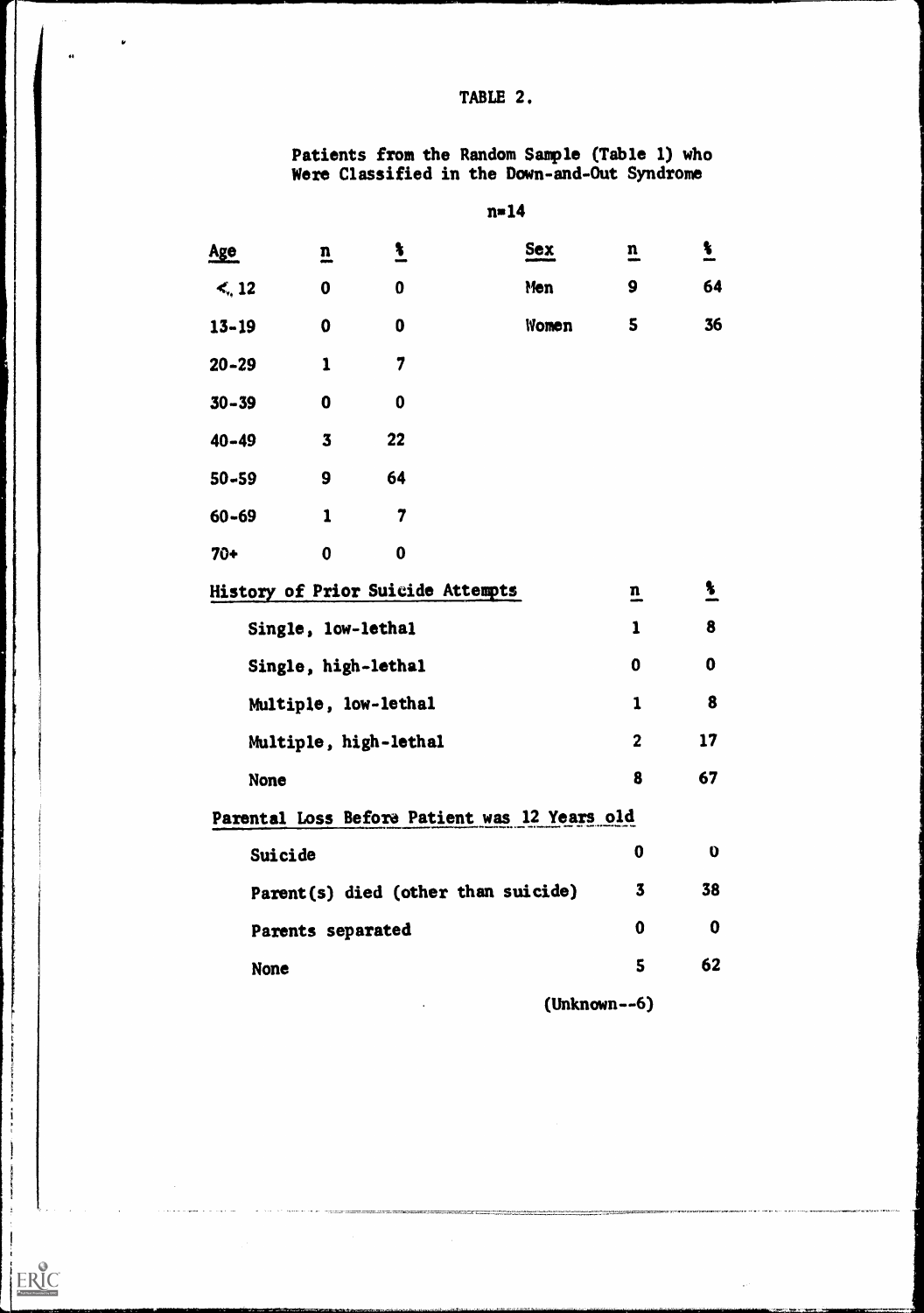## TABLE 3.

4\*

ERIC

 $\Delta \rightarrow 0$ 

Patients from the Random Sample (Table 1) who Woro Classified in the 1-Can't-Live-Without-You Syndrome

na61

| Age            | $\overline{\mathbf{n}}$ | $\frac{8}{2}$    | Sex   | $\overline{\mathbf{n}}$ | $\frac{9}{2}$ |  |
|----------------|-------------------------|------------------|-------|-------------------------|---------------|--|
| $\leqslant$ 12 | $\mathbf 0$             | $\boldsymbol{0}$ | Men   | 22                      | 36            |  |
| $13 - 19$      | $\mathbf{1}$            | $\boldsymbol{2}$ | Women | 39                      | 64            |  |
| $20 - 29$      | 31                      | 52               |       |                         |               |  |
| $30 - 39$      | $\boldsymbol{9}$        | 15               |       |                         |               |  |
| $40 - 49$      | 11                      | 18               |       |                         |               |  |
| $50 - 59$      | 6                       | 10               |       |                         |               |  |
| $60 - 69$      | $\overline{2}$          | $\mathbf{3}$     |       |                         |               |  |
| $70+$          | $\bf{0}$                | $\bf{0}$         |       |                         |               |  |

| <b>History of Prior Suicide Attempts</b> | n  | $\boldsymbol{\mathsf{s}}$ |  |
|------------------------------------------|----|---------------------------|--|
| Single, low-lethal                       | 12 | 22                        |  |
| Single, high-lethal                      | 3  | 6                         |  |
| Multiple, low-lethal                     | 10 | 18                        |  |
| Multiple, high-lethal                    |    | $\mathbf 2$               |  |
| <b>None</b>                              | 28 | 52                        |  |

| Parental Loss Before Patient was 12 Years old |    |    |  |
|-----------------------------------------------|----|----|--|
| Suicide                                       | 0  | 0  |  |
| Parent(s) died (other than suicide)           | 8  | 23 |  |
| Parents separated                             | 10 | 28 |  |
| <b>None</b>                                   | 17 | 49 |  |
| .                                             |    |    |  |

(Unknown--26)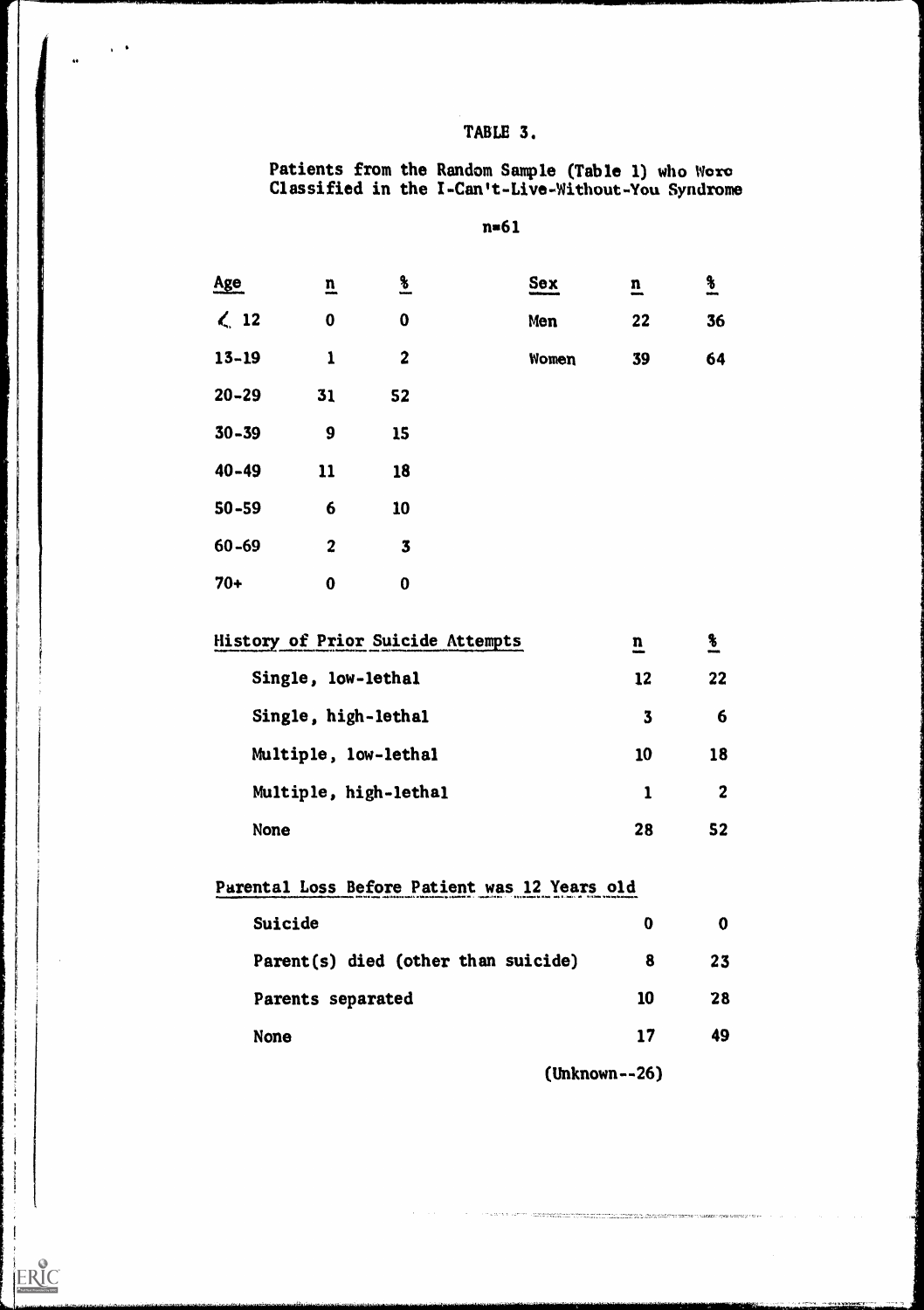|           |                         |                  | Classified in the Down-and-Out Syndrome<br>$n = 9$ |                         |                  |  |
|-----------|-------------------------|------------------|----------------------------------------------------|-------------------------|------------------|--|
| Age       | $\overline{\mathbf{n}}$ | $\frac{3}{2}$    | <b>Sex</b>                                         | $\overline{\mathbf{n}}$ | $\frac{3}{1}$    |  |
| $\leq$ 12 | $\boldsymbol{0}$        | $\boldsymbol{0}$ | Men                                                | $\boldsymbol{9}$        | 100              |  |
| $13 - 19$ | $\bf{0}$                | $\boldsymbol{0}$ | Women                                              | $\boldsymbol{0}$        | $\boldsymbol{0}$ |  |
| $20 - 29$ | $\bf{0}$                | $\boldsymbol{0}$ |                                                    |                         |                  |  |
| $30 - 39$ | $\boldsymbol{0}$        | $\boldsymbol{0}$ |                                                    |                         |                  |  |
| $40 - 49$ | $\mathbf 3$             | 38               |                                                    |                         |                  |  |
| $50 - 59$ | $\boldsymbol{4}$        | 50               |                                                    |                         |                  |  |
| 60-69     | $\mathbf{1}$            | 12               |                                                    |                         |                  |  |
| $70+$     | $\bf{0}$                | $\boldsymbol{0}$ |                                                    |                         |                  |  |

| History of Prior Suicide Attempts | n            | $\boldsymbol{\delta}$ |  |
|-----------------------------------|--------------|-----------------------|--|
| Single, low-lethal                | 1            | 11                    |  |
| Single, high-lethal               | $\mathbf{1}$ | 11                    |  |
| Multiple, low-lethal              | 1            | 11                    |  |
| Multiple, high-lethal             |              | 11                    |  |
| <b>None</b>                       | 5            | 56                    |  |

Parental Loss Before Patient was 12 Years old Suicide 1 16 Parent(s) died (other than suicide) 3 52 Parents separated 1 16 None  $1$  16

(Unknown-3)

### TABLE 4.

 $\mathcal{L}_{\mathcal{A}}$  and  $\mathcal{L}_{\mathcal{A}}$  are the set of the set of the set of  $\mathcal{A}$ 

 $\bar{z}$  ,  $\bar{z}$  ,  $\bar{z}$ 

 $\label{eq:2} \mathcal{L} = \frac{1}{2} \sum_{i=1}^n \mathcal{L}^i \left( \frac{1}{2} \sum_{i=1}^n \mathcal{L}^i \right) \mathcal{L}^i \left( \frac{1}{2} \sum_{i=1}^n \mathcal{L}^i \right)$ 

azatan l

 $**ERIC** **Area of by EIC**$ </u>

 $\frac{1}{2} \frac{1}{2} \frac{1}{2} \frac{1}{2} \frac{1}{2} \frac{1}{2} \frac{1}{2} \frac{1}{2} \frac{1}{2} \frac{1}{2} \frac{1}{2} \frac{1}{2} \frac{1}{2} \frac{1}{2} \frac{1}{2} \frac{1}{2} \frac{1}{2} \frac{1}{2} \frac{1}{2} \frac{1}{2} \frac{1}{2} \frac{1}{2} \frac{1}{2} \frac{1}{2} \frac{1}{2} \frac{1}{2} \frac{1}{2} \frac{1}{2} \frac{1}{2} \frac{1}{2} \frac{1}{2} \frac{$ 

Patients who Committed Suicide and Who Were